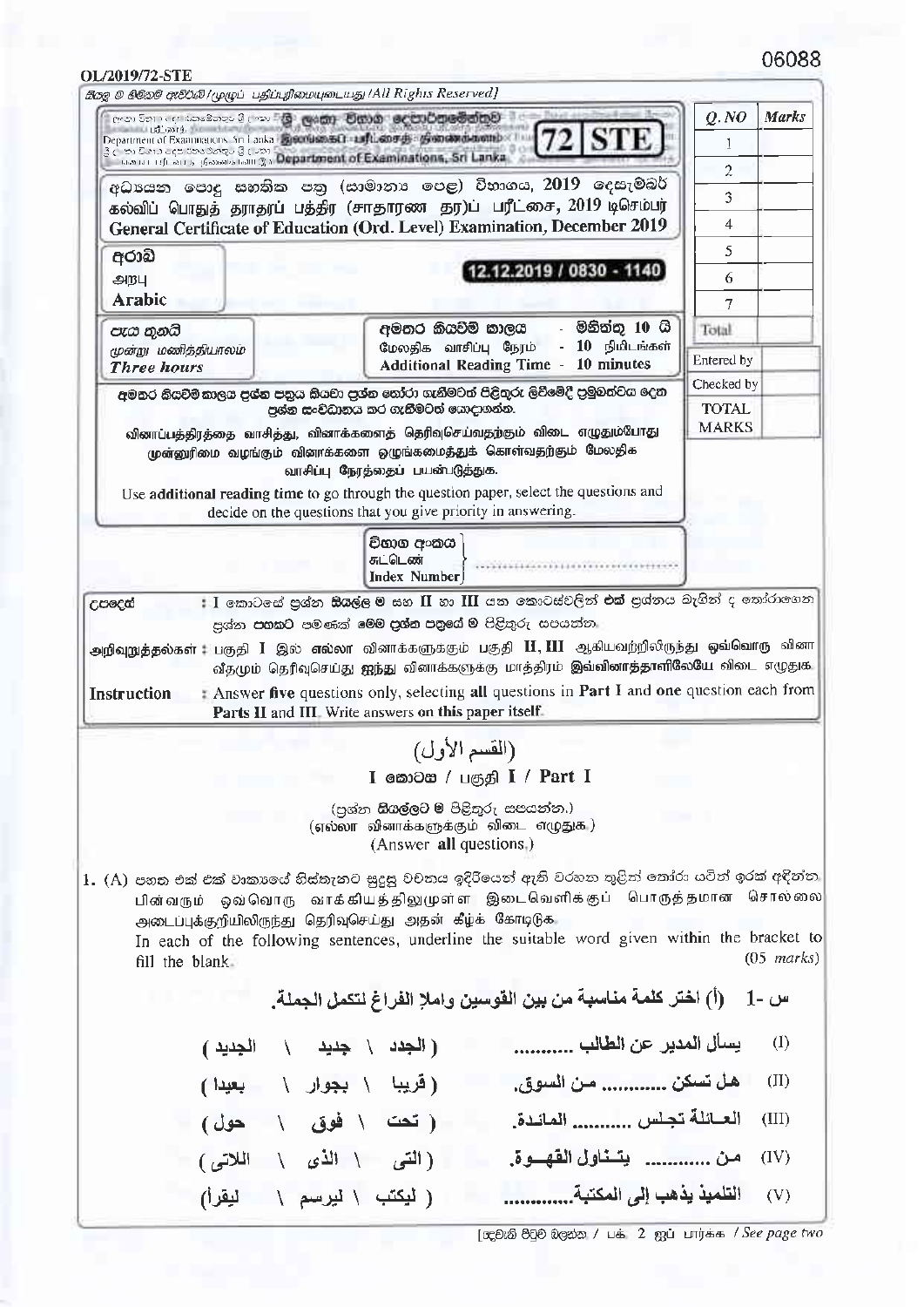OL/2019/72-STE  $-2-$ (B) යටින් ඉරි ඇඳි පදයට සමාන පදය වරහන තුළින් තෝරා යටින් ඉරක් අඳින්න கீழ்க் கோடிடப்பட்ட சொல்லுக்குப் பொருத்தமான ஒத்தகருத்துச் சொலலை அடைப்புக்குறியிலிருந்து தெரிவுசெய்து அதன் கீழ்க் கோடிடுக Underline the suitable synonym for the underlined word from those given within the bracket.  $(05$  marks) (ب) ضع خطا تحت الكلمة المتر ادفة المناسبة للكلمة المخطوطة. جِلس المدير على الكرسي. (وقع \ رقـد \ قعــد )  $\bigoplus$ هبط أحمد من الطائرة. (ربط ١ سقط ١ نزل )  $(II)$  $(III)$ اللوالدة تسعيد السطعام. (ترتب \ تنظف \ تجهز)  $(IV)$ ( ينام \ ينال \ يخاف) (V) يرقد عبد الله بعد العشاء. (C) යටින් ඉරි ඇඳි පදයට විරුද්ධ පදය වරහන තුළින් තෝරා යටින් ඉරක් අඳින්න கீழ்க் கோடிடப்பட்ட சொல்லுக்குப் பொருத்தமான எதிர்க்கருத்துச் சொல்லை அடைப்புக்குறியிலிருந்து தெரிவுசெய்து அதன் கீழ்க் கோடிடுக. Underline the suitable antonym for the underlined word from those given within the bracket.  $(05$  marks) (ج) ضع خطا تحت الكلمة المضادة المناسبة للكلمة المخطوطة. وصل المدير <u>قبل</u> المغرب. (بعد \ وراء \ خلف)  $(I)$ (سهيئة \ بطيئة \ أخيرة) (تنفرد \ تنصرف \ تنتقل) (III) العائلة تسكن في بيت كبير ـ ( مسافر \ منافر \ مهاجر) المطار الجديد خارج المدينة. (دابر \ داخل \ جامع)  $(V)$ (D) පහත එක් එක් වාකාලේ හිස්කැනට සුදුසු වචනය වරහන තුළින් තෝරා යටිත් ඉරක් අදින්න. பின்வரும் ஒவ்வொரு வாக்கியத்திலுமுள்ள இடைவெளிக்குப் பொருத்தமான சொல் லை அடைப்புக்குறியிலிருந்து தெரிவுசெய்து அதன் கீழ்க் கோடிடுக In each of the following sentences, underline the suitable word given within the bracket to fill the  $(05$  marks) blank.

(د) [اختر كلمة مناسبة من بين القوسين وإملا الفراغ لتكمل الجملة.

[තුන්වැනි පිටුව බලන්න / பக். 3 ஐப் பார்க்க / see page three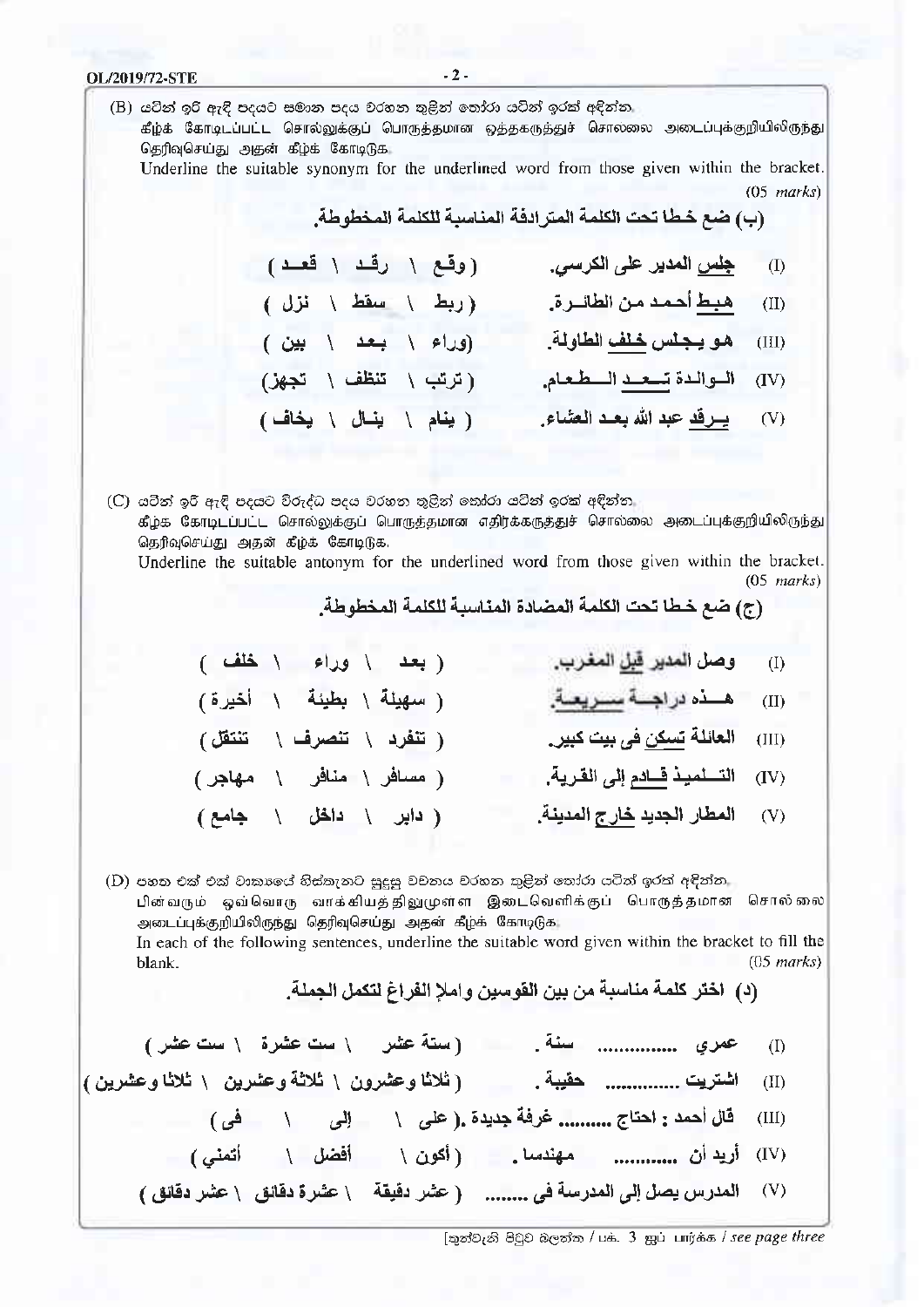| OL/2019/72-STE                                                                                                                                                                                            | $-3-$ | චිතාග අංකය<br>கட்டென்<br><b>Index Number</b>                 |                      |
|-----------------------------------------------------------------------------------------------------------------------------------------------------------------------------------------------------------|-------|--------------------------------------------------------------|----------------------|
| ${\bf 2.}\,\,\mathrm{(A)}$ පහත සඳහන් වාක ${\bf r}$ සිංහල භාෂාවට පරිවර්තනය කරන්න.                                                                                                                          |       |                                                              |                      |
| பின்வரும் வாக்கியங்களைத் தமிழில் மொழிபெயர்க்க.                                                                                                                                                            |       |                                                              |                      |
| Translate the following sentences into English.                                                                                                                                                           |       | س-2 (أ) ترجع ما يأتي:                                        | $(10 \text{ marks})$ |
|                                                                                                                                                                                                           |       | جــدة أحمــد تغـسل ملابــســـها فــى الـحــمام.              | $($ I                |
|                                                                                                                                                                                                           |       |                                                              |                      |
|                                                                                                                                                                                                           |       | ف <i>ي</i> حديقة عمر أشجار كثيرة وزهور جميلة.                | (II)                 |
| 2008-2007 Moore Africa Nine                                                                                                                                                                               |       | قال الإبن : صــوت الطائـــرات مــز عـج جـدا.                 | (III)                |
| **************************                                                                                                                                                                                |       | بحث إبراهيم عن حقيبته الخضراء خارج المكتبة.                  | (IV)                 |
|                                                                                                                                                                                                           |       |                                                              |                      |
|                                                                                                                                                                                                           |       | أنا استعسمل كلّ الألسوان في رسلوماتلي.                       | (V)                  |
|                                                                                                                                                                                                           |       |                                                              |                      |
|                                                                                                                                                                                                           |       | أنا استسلم فـي الأسبــوع سبع رسائل أو أقــل.                 | (VI)                 |
|                                                                                                                                                                                                           |       |                                                              |                      |
|                                                                                                                                                                                                           |       | هناك مجلات على التلفزيون في حجرة الجلوس.                     | (VII)                |
|                                                                                                                                                                                                           |       | الوالد يشتري صحيفة وعلبة ألوان وزجاجة حبر.                   | (VIII)               |
| Podday podobili i ministra                                                                                                                                                                                |       |                                                              |                      |
|                                                                                                                                                                                                           |       | نحن عـــدنــا إلــى البيت قبل السـحــــــور بقــــلـــــــل. | (IX)                 |
|                                                                                                                                                                                                           |       |                                                              |                      |
|                                                                                                                                                                                                           |       | هو يحصل على جائز ة الرسم دائما في المدرسة.                   | (X)                  |
| (B) පහත සඳහන් වාක¤ <b>අරාබි</b> භාෂාවට පරිිචර්£.නය කරන්න.                                                                                                                                                 |       |                                                              |                      |
| பின்வரும் வாக்கியங்களை அறபியில் மொழிபெயர்க்க.                                                                                                                                                             |       |                                                              |                      |
| Translate the following sentences into Arabic.                                                                                                                                                            |       |                                                              | $(10 \text{ marks})$ |
| (I) නිවාඩු දිනවල දී උමාර් ඔහුගේ මිතුරත්ගේ නිවෙස්වලට යයි.<br>விடுமுறை நாட்களில், உமர் தனது நண்பர்களின் வீடுகளுக்கு விஜயம் செய்கிறார்.<br>During holidays, Umar visits his friends' houses.                 |       | (ب) عرّب ما ياتي:                                            |                      |
|                                                                                                                                                                                                           |       |                                                              |                      |
| (II) සුලෙයිමාත්ගේ පියා පළතුරු විකිණීමට උදෑසත අගනුවරට යයි.<br>சுலைமானின் தந்தை பழங்களை விந்பதந்காக தலைநகருக்கு காலையில் செல்கிறாா்.<br>Sulaiman's father goes to the capital in the morning to sell fruits |       |                                                              |                      |
|                                                                                                                                                                                                           |       |                                                              |                      |
| $\rm (III)$ මම මගේ මිතු අහමඩ් මුණගැසීමට රෝහලට ගියෙමි.<br>நான் எனது நண்பன் அஹ்மதை சந்திப்பதற்காக வைத்தியசாலைக்குச் சென்றேன்.<br>I went to the hospital to meet my friend Ahamed.                           |       |                                                              |                      |
|                                                                                                                                                                                                           |       |                                                              |                      |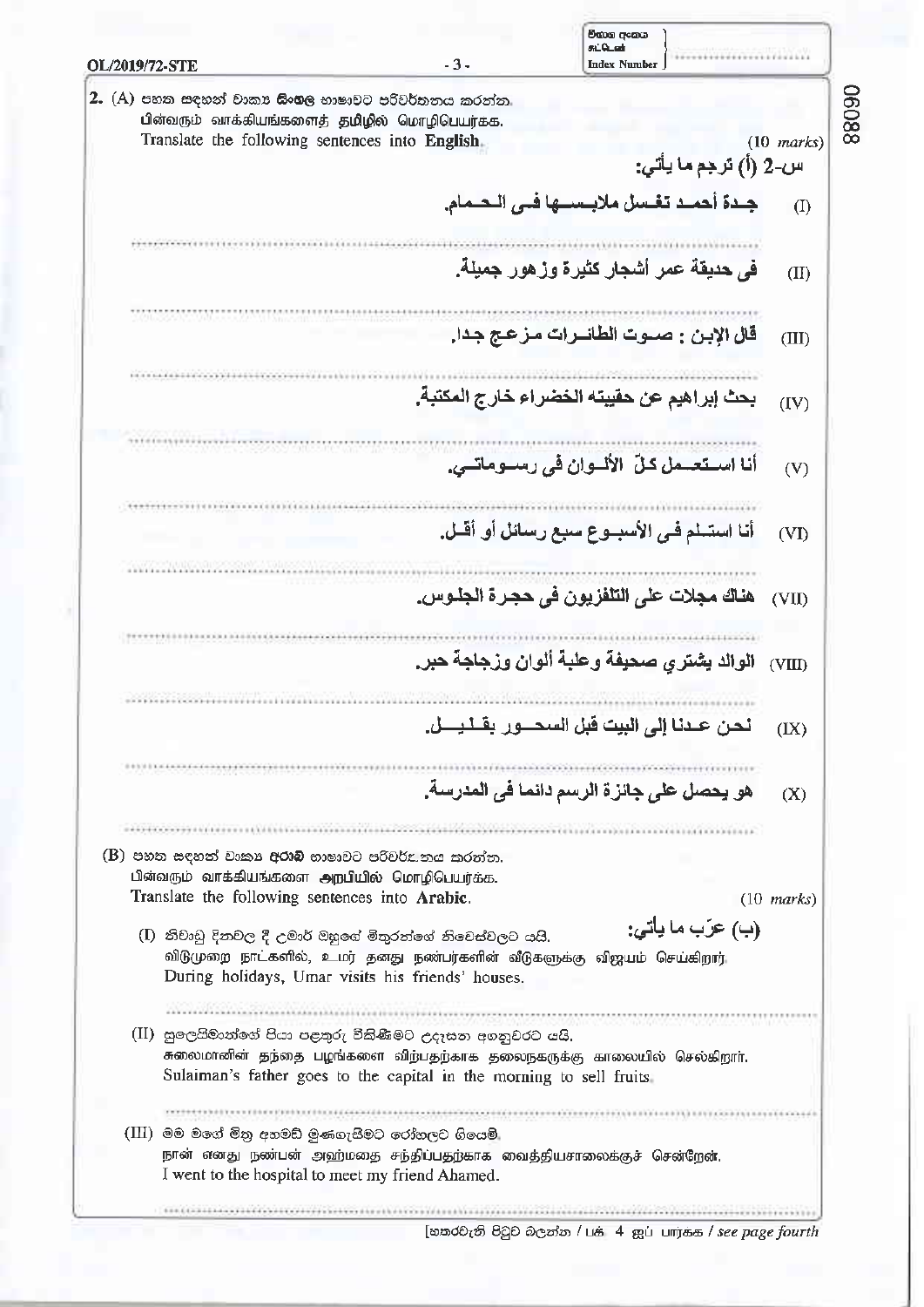| (IV) මුස්ලිම්වරුන් රාමසාන් මාසයට කැමැත්තක් දක්වන්නේ ඇයි?                                                                                   |  |  |  |  |
|--------------------------------------------------------------------------------------------------------------------------------------------|--|--|--|--|
| ஏன் முஸ்லிம்கள் நமழான் மாதத்தை விரும்புகிறாா்கள்?                                                                                          |  |  |  |  |
| Why do Muslims like the month of Ramzan?                                                                                                   |  |  |  |  |
|                                                                                                                                            |  |  |  |  |
| $(V)$ -මබ ජීවත්වන තලාපයේ නම කුමක් ද $?$                                                                                                    |  |  |  |  |
| நீா குடியிருக்கும் பிராந்தியத்தின் பெயா் என்ன?                                                                                             |  |  |  |  |
| What is the name of the region where you live?                                                                                             |  |  |  |  |
|                                                                                                                                            |  |  |  |  |
|                                                                                                                                            |  |  |  |  |
| (VI) මම පැය තුනකින් පාසලට ළඟාවෙමි                                                                                                          |  |  |  |  |
| நான் மூன்று மணித்தியாலங்களில் பாடசாலையை சென்றடைகிறேன்.<br>I reach the school in three hours.                                               |  |  |  |  |
|                                                                                                                                            |  |  |  |  |
| AY 4, 2001, 2001, 2012, 2014, 2014, 2014, 2014, 2014, 2014, 2014, 2014, 2014, 2014, 2014, 2014, 2014                                       |  |  |  |  |
| (VII) - අබ්දුල්ලා සිකුරාදා දිනවල රානී 11 පසු වී නිත්දට යයි.                                                                                |  |  |  |  |
| அப்துல்லாஹ் வெள்ளிக் கிழமையில் இரவு பதினொரு மணிக்குப் பின்னரே நித்திரைக்குச் செல்கிறான்.                                                   |  |  |  |  |
| Abdullah goes to sleep on Fridays after 11 pm                                                                                              |  |  |  |  |
|                                                                                                                                            |  |  |  |  |
| (VIII)  ඉන්පසු ඔවුන් දෙදෙනා චාහනයට ගොඩ වී අගනුවර උදහනය ඉදිරිපිට දී බැස ගත්ත                                                                |  |  |  |  |
| அதன் பிறகு அவ்விருவரும் வாகனத்தில் ஏறி, தலைநகா பூங்காவிற்கு முன்னால் இறங்கினா,                                                             |  |  |  |  |
| After that, both of them boarded the bus and got down in front of the capital park                                                         |  |  |  |  |
|                                                                                                                                            |  |  |  |  |
|                                                                                                                                            |  |  |  |  |
|                                                                                                                                            |  |  |  |  |
| (IX) ඉන්පසු හසන් සිතහ වී පැවසූයේ, "මගේ තාත්තේ, එයට හේතුව පිළිබඳව මගේ අම්මාගෙන් අසන්න" ලෙස ය.                                               |  |  |  |  |
|                                                                                                                                            |  |  |  |  |
| பின்னா் ஹஸன் சிரித்துவிட்டு, "என் தந்தையே, என் தாயிடம் அதன் காரணத்ததைப் பற்றிக் கேளுங்கள்",<br>என்று சொன்னான்.                             |  |  |  |  |
| Then Hasan laughed and said; "My father, ask my mother about the reason for it".                                                           |  |  |  |  |
|                                                                                                                                            |  |  |  |  |
| $\left( \text{X} \right)$ - ශිෂායා පුස්තකාලයට ඇතුළු විය. ඉන්පසුව ඔහු පුටුව මත වාඩි විය.                                                    |  |  |  |  |
| மாணவன் நூலகத்திற்குள் நுழைந்தான். பின்னர் அவன் கதிரையில் அமர்ந்தான்                                                                        |  |  |  |  |
| The student entered the library. Then he sat on the chair.                                                                                 |  |  |  |  |
|                                                                                                                                            |  |  |  |  |
|                                                                                                                                            |  |  |  |  |
| $\,3.$ පහත සඳහන් ඕනෑම මාතෘකාවක් යටතේ සම්පූර්ණ වාකා $10$ ක් ලියන්න.                                                                         |  |  |  |  |
| பின்வரும் தலைப்புகளில் ஏதேனும் ஒன்று தொடர்பாக பூரணமான $10$ வாக்கியங்கள் எழுதுக                                                             |  |  |  |  |
| $(20 \text{ marks})$<br>Write 10 complete sentences on any one of the following topics.                                                    |  |  |  |  |
| س-3  اكتب عشر  [10] جمل تامة في أحد الموضوعات الآتية:                                                                                      |  |  |  |  |
|                                                                                                                                            |  |  |  |  |
| 1- في المطار         2-     في يوم العيد      3-   أمّى                                                                                    |  |  |  |  |
|                                                                                                                                            |  |  |  |  |
|                                                                                                                                            |  |  |  |  |
| (I)<br>(II)<br>en haar het beste van de staat van de staat van de staat van de staat van de staat van de staat van de staat v<br>Geboortes |  |  |  |  |
| (III)                                                                                                                                      |  |  |  |  |
|                                                                                                                                            |  |  |  |  |
| (IV)                                                                                                                                       |  |  |  |  |

[ என் ஜெடு விருவின் / பக் 5 ஐப் பார்க்க / see page five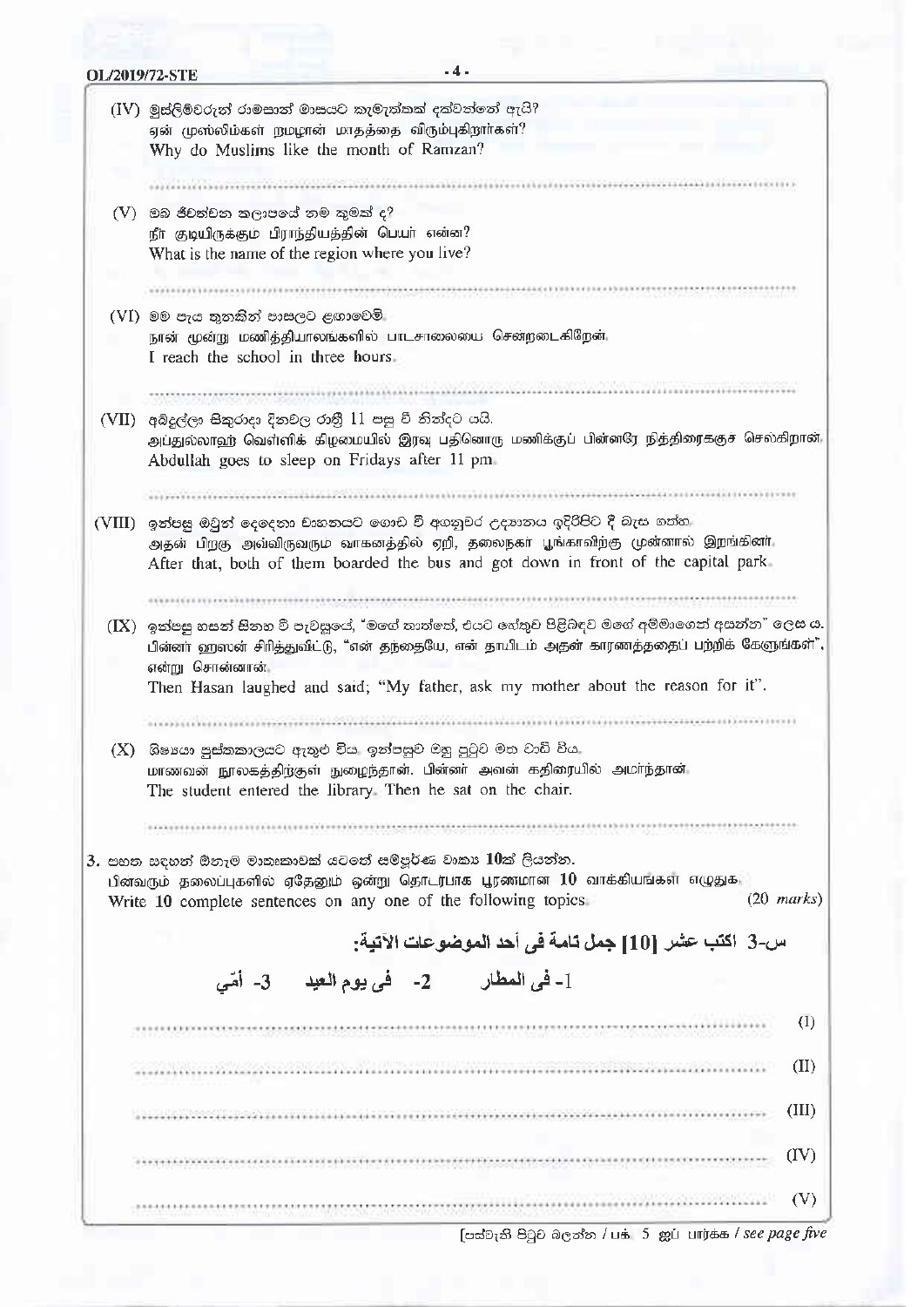| OL/2019/72-STE       | - 5 -                                                                                                                                                                                                                                                                                                                                                                                                                                                                                                                                                     |              |
|----------------------|-----------------------------------------------------------------------------------------------------------------------------------------------------------------------------------------------------------------------------------------------------------------------------------------------------------------------------------------------------------------------------------------------------------------------------------------------------------------------------------------------------------------------------------------------------------|--------------|
|                      | 10 Mac 2010 May 2010 Mac 2010                                                                                                                                                                                                                                                                                                                                                                                                                                                                                                                             | (VI)         |
| I HANDI (BANDA BERKE |                                                                                                                                                                                                                                                                                                                                                                                                                                                                                                                                                           |              |
|                      |                                                                                                                                                                                                                                                                                                                                                                                                                                                                                                                                                           | (VII)        |
|                      |                                                                                                                                                                                                                                                                                                                                                                                                                                                                                                                                                           | (VIII)       |
|                      |                                                                                                                                                                                                                                                                                                                                                                                                                                                                                                                                                           | (IX)         |
|                      |                                                                                                                                                                                                                                                                                                                                                                                                                                                                                                                                                           | (X)          |
|                      | (القسم الثاني)                                                                                                                                                                                                                                                                                                                                                                                                                                                                                                                                            |              |
|                      | II வேலில் / பகுதி II / Part II                                                                                                                                                                                                                                                                                                                                                                                                                                                                                                                            |              |
|                      | (එක් පුග්නයකට පමණක් පිළිතුරු සපයන්න.)<br>(ஒரு வினாவுக்கு மாத்திரம் விடை எழுதுக.)<br>(Answer one question only.)                                                                                                                                                                                                                                                                                                                                                                                                                                           |              |
|                      | 4. පහක සඳහන් වචන හා වාකා බණ්ඩ භාවිත කරමින් පූර්ණ වාකා 10 ක් තනන්න.<br>பின்வரும் சொற்களையும் சொற்றொடர்களையும் பயன்படுத்தி 10 பூரண வாக்கியங்கள் அமைக்குக.<br>Construct 10 complete sentences using the following words and phrases.                                                                                                                                                                                                                                                                                                                         | $(20$ marks) |
|                      | س-4 كــون 10 عثـر جمل تامـة باستعمـال كل واحدة من الكلمات والـعبارات الآتيـة.                                                                                                                                                                                                                                                                                                                                                                                                                                                                             |              |
|                      | حول الملعب                                                                                                                                                                                                                                                                                                                                                                                                                                                                                                                                                | (1)          |
|                      |                                                                                                                                                                                                                                                                                                                                                                                                                                                                                                                                                           |              |
|                      | أصدقاؤه                                                                                                                                                                                                                                                                                                                                                                                                                                                                                                                                                   | (II)         |
|                      | station by the station of the control of the control of the control of the control of the control of the control of the control of the control of the control of the control of the control of the control of the control of                                                                                                                                                                                                                                                                                                                              | (IIII)       |
|                      | وراء الشجرة<br>$\begin{minipage}{0.9\linewidth} \begin{minipage}{0.9\linewidth} \begin{minipage}{0.9\linewidth} \end{minipage} \begin{minipage}{0.9\linewidth} \end{minipage} \begin{minipage}{0.9\linewidth} \begin{minipage}{0.9\linewidth} \end{minipage} \begin{minipage}{0.9\linewidth} \end{minipage} \begin{minipage}{0.9\linewidth} \end{minipage} \begin{minipage}{0.9\linewidth} \end{minipage} \begin{minipage}{0.9\linewidth} \end{minipage} \begin{minipage}{0.9\linewidth} \end{minipage} \begin{minipage}{0.9\linewidth} \end{minipage} \$ | (IV)         |
|                      |                                                                                                                                                                                                                                                                                                                                                                                                                                                                                                                                                           |              |
|                      | يتناولن                                                                                                                                                                                                                                                                                                                                                                                                                                                                                                                                                   | (V)          |
|                      | البرتقال                                                                                                                                                                                                                                                                                                                                                                                                                                                                                                                                                  | (VI)         |
|                      | Martin Mondon (1977) Norman Andrew                                                                                                                                                                                                                                                                                                                                                                                                                                                                                                                        | (VII)        |
|                      | and the contract of the contract of the                                                                                                                                                                                                                                                                                                                                                                                                                                                                                                                   | (VIII)       |
|                      |                                                                                                                                                                                                                                                                                                                                                                                                                                                                                                                                                           | (IX)         |
|                      | قبل سنة                                                                                                                                                                                                                                                                                                                                                                                                                                                                                                                                                   | (X)          |

[නයවැනි පිටුව බලන්න / பக் 6 ஐப் பார்க்க / see page six